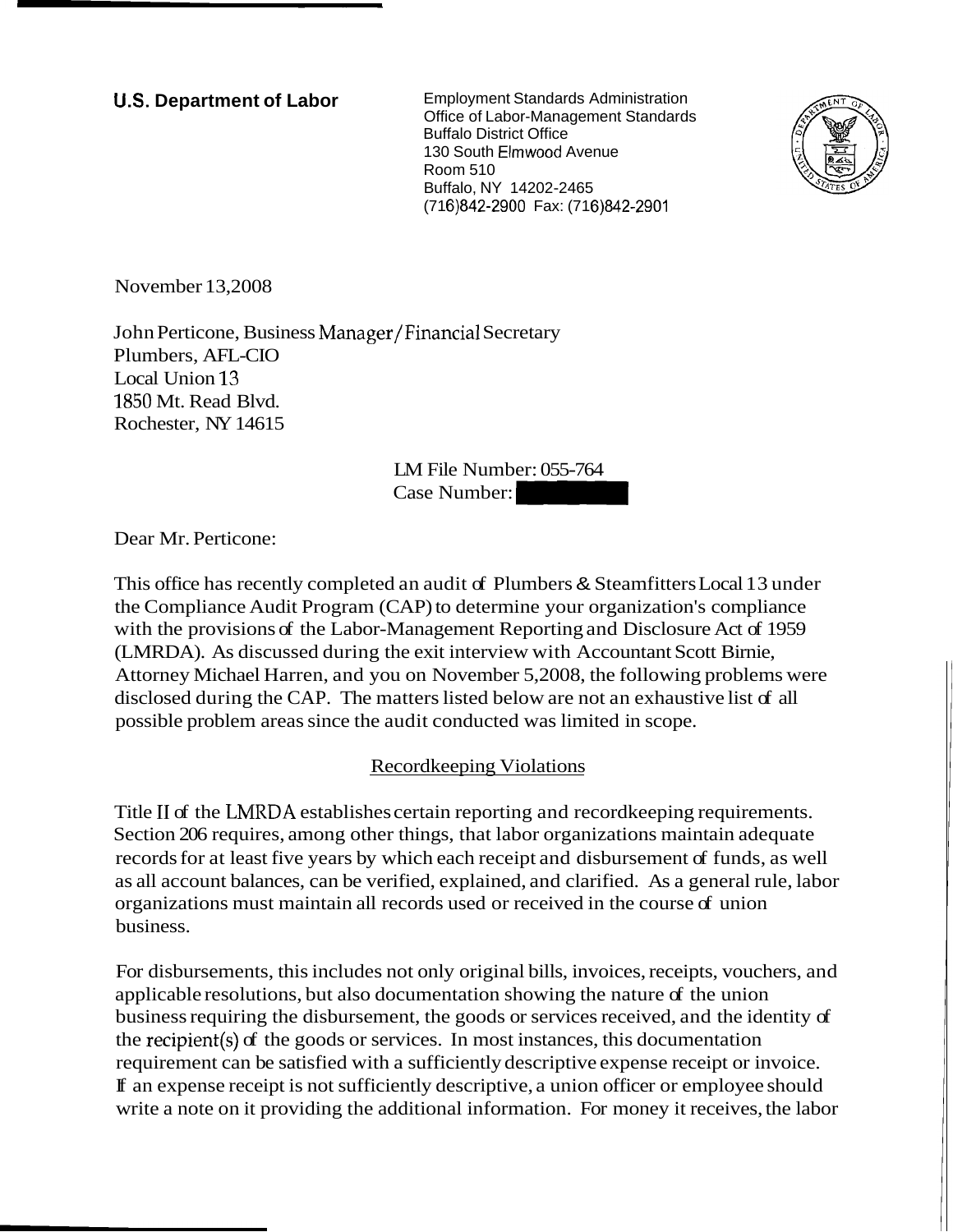organization must keep at least one record showing the date, amount, purpose, and source of that money. The labor organization must also retain bank records for all accounts.

The audit of Plumbers Local 13 records for fiscal year ending December 31,2007 revealed the following recordkeeping violations:

1. General Disbursement Receipts

Local 13 did not retain adequate documentation for disbursements by check totaling at least \$6,691. For example there was no documentation for a check issued to Stephanie's Restaurant for \$2,166.80. In addition, there were no receipts for checks written to Amico's Pizza totaling \$3,840 during the audit year.

Labor organizations must retain original receipts, bills, and vouchers for all disbursements. The president and treasurer (or corresponding principal officers) of your union, who are required to sign your union's LM report, are responsible for properly maintaining union records.

2. Credit Card Expenses

Local 13 did not retain adequate documentation for credit card expenses incurred by Business Manager John Perticone totaling at least \$881. For example, there was no bill retained for lodging at the Spa Hotel in Niagara Falls for one of three union's officers. In addition, there was no documentation for airfare purchased through United Air for \$424.60.

As, previously noted above, labor organizations must retain original receipts, bills, and vouchers for all disbursements, including those charged to the union credit card. A credit card statement is not considered adequate documentation.

3. Union Owned Vehicles

The union did not maintain records necessary to verify the accuracy of the information reported in Schedules 11 (All Officers and Disbursements to Officers) and 12 (Disbursements to Employees) of the LM-2.

The LM-2 instructions include specific rules for the reporting of automobile expenses. The union must report operating and maintenance costs for each of its owned or leased vehicles in Schedules 11 and 12 of the LM-2, allocated to the officer or employee to whom each vehicle is assigned.

For each trip they take using a union owned or leased vehicle, officers and employees must maintain mileage logs that show the date, number of miles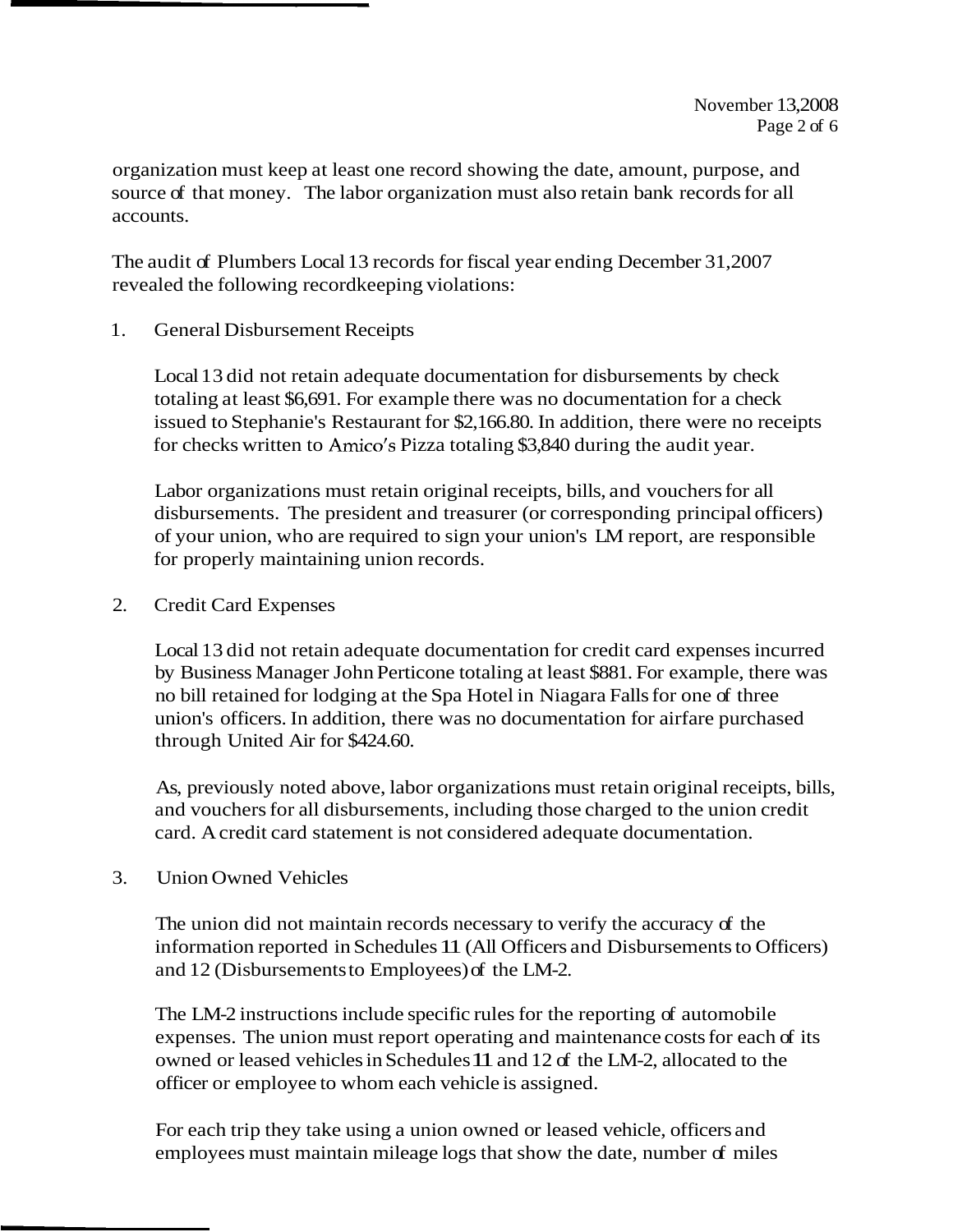driven, whether the trip was business or personal, and, if business, the purpose of the trip.

4. Prizes and Gifts

The union failed to maintain proper records for door prize winners at the annual clambake and additional gifts given away during the year. A minimum of \$800 was spent on door prizes for the clambake. Although receipts were maintained for these funds, a list of prize winners should be maintained to verify the recipients of the prizes.

In addition, several gifts were purchased throughout the period including gift cards to Wegmans totaling \$6,200, and airline vouchers for former retired office secretary, Rosemary Tonkery, totaling \$1,500. Each transaction should be accompanied with a receipt. Additional documentation should be maintained to support the reason, approval, and recipient of each gift.

Based on your assurance that the union will retain adequate documentation in the future, OLMS will take no further enforcement action at this time regarding the above violations.

# **Reporting Violations**

The audit disclosed a violation of LMRDA Section 201(b), which requires labor organizations to file annual financial reports accurately disclosing their financial condition and operations. The Labor Organization Annual Report (Form LM-2) filed by Plumbers & Steamfitters Local 13 for fiscal year ending December 31,2007 was deficient in the following areas:

1. Disbursements to Officers and Employees

Local 13 did not include payments to officers and employees totaling at least \$1952 in Schedule 11 (All Officers and Disbursements to Officers) and Schedule 12 (Disbursements to Employees). It appears that the local erroneously reported these payments in Schedules 15 through 19. For example, former Office Secretary Local 13 did not include payments to officers and employees totaling at least \$195<br>in Schedule 11 (All Officers and Disbursements to Officers) and Schedule 12<br>(Disbursements in Schedules 15 through 19. For example, former

Disbursements) of Schedule 12.

In addition, the union reported Business Manager John Perticone in Schedule 12 (Disbursements to Employees), rather than on Schedule 11 (Disbursements to Officers). Perticone holds the position of Business Manager/Financial Secretary and is considered an officer both in the union's local bylaws and as defined under the LMRDA.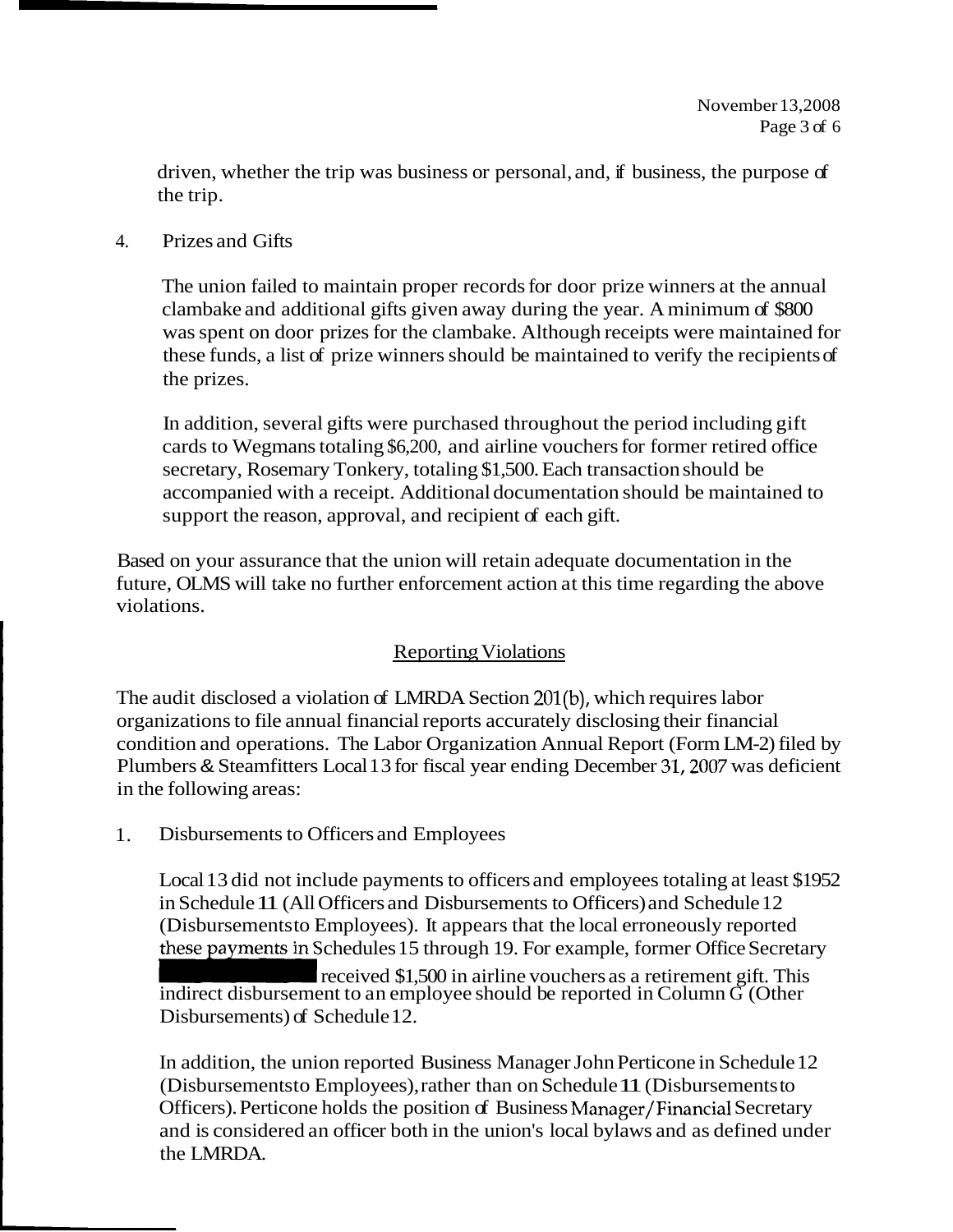The union must report in Column F of Schedules 11 and 12 (Disbursements for Official Business) direct disbursements to officers and employees for reimbursement of expenses they incurred while conducting union business. In addition, the union must report in Column F of Schedules 11 and 12 indirect disbursements made to another party (such as a credit card company) for business expenses union personnel incur. However, the union must report in Schedules 15 through 19 indirect disbursements for business expenses union personnel incur for transportation by public carrier (such as an airline) and for temporary lodging expenses while traveling on union business. The union must report in Column G (Other Disbursements) of Schedules 11 and 12 any direct or indirect disbursements to union personnel for expenses not necessary for conducting union business.

#### 2. Automobile Expenses

Local 13 did not include in the amounts reported in Schedule 11 (All Officers and Disbursements to Officers) and Schedule 12 (Disbursements to Employees) disbursements for the operation and maintenance of union automobiles totaling at least \$791 next to the officer's or employee's name.

The LM-2 instructions provide two methods for reporting automobile-related expenses. The union must report in Schedules 11 and 12 direct and indirect disbursements for the operation and maintenance of union owned and leased vehicles and the operation and maintenance of vehicles owned by union personnel (including gasoline, repairs, and insurance). The union may divide the expenses and report them in Columns F and G based on miles driven for union business (supported by mileage logs) compared with miles driven for personal use.

Alternatively, rather than allocating the expenses between Columns F and G, if 50 percent or more of an officer's or an employee's use of a vehicle was for official business, the union may report all of the expenses relative to the vehicle assigned to the officer or employee in Column F of Schedule 11 or 12 with an explanation in Item 69 (Additional Information) that the officer or employee used the vehicle part of the time for personal business. Similarly, if a vehicle assigned to an officer or employee was used less than 50 percent of the time for business, all of the expenses relative to that vehicle may be reported in Column G with an explanation in Item 69 that the officer or employee used the vehicle partly for official business.

### **3.** Failure to Itemize Disbursements

Local 13 did not properly report several "major" transactions in Schedule 18 (General Overhead) and/or other appropriate schedules. A "major" transaction includes any individual transaction of \$5,000 or more or total transactions to or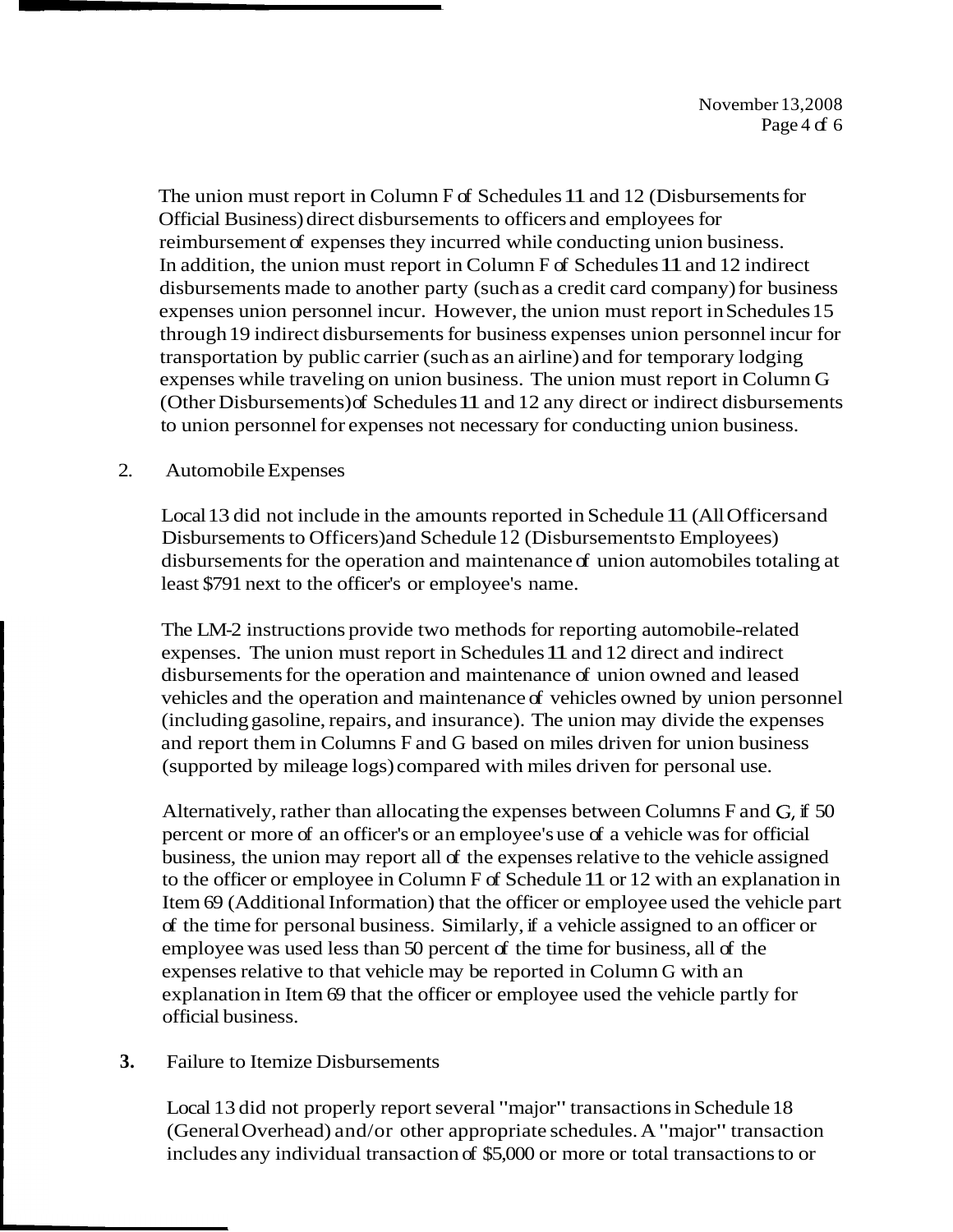from any single entity or individual that aggregate to \$5,000 or more during the reporting period and which the local cannot properly report elsewhere in Statement B.

The audit found that Local 13 did not properly itemize payments to McGraw Hill totaling \$5,463 for a subscription to the Dodge Reports. In addition, payments to Quill Corporation and Pitney Bowes (Postage by Phone) both aggregated to \$5,000 or more during the reporting period, although were not itemized. Payments to Quill totaled \$6,978 and \$13,000 was disbursed to Postage by Phone. In addition, one individual transaction totaling \$16,400 was made to Smokey's Catering for the annual Clambake. This amount including any additional nonitemized transactions should be detailed on an Initial Itemization Page for the appropriate Schedule.

Several leasehold improvements were made to the building during the audit year. Some of these improvements including those to Carey Lathing & Acoustical, Rochester Flooring, and Crosby-Brownlie exceeded \$5,000 or more in total transactions. These transactions cannot be reported elsewhere on Statement B and therefore need to be properly itemized and reported on the Detailed Summary Page.

### 4. Payroll Withholdings

Local 13 failed to report in Schedule 11 (All Officers and Disbursements to Officers) and Schedule 12 (Disbursements to Employees) the total amount of withheld taxes, payroll deductions, and all other deductions. This amount should be entered on Line 8 and Line 9 respectively. In addition, on Statement B under Cash Disbursements, the union failed to report the amount of withholding taxes and other payroll deduction withheld and subsequently disbursed during the reporting period in Item 67 (Withholding and Other Payroll Deductions).

I am not requiring that Local 13 file an amended LM-2 report for 2007 to correct the deficient items, but Local 13 has agreed to properly report the deficient items on all future reports it files with OLMS.

### Other Issue

## Inventory of Fixed Assets

As discussed with you during course of the compliance audit and during the exit interview, it is recommended that the union maintain an inventory list of its assets. An inventory list will help you identify, account for, and determine the total value of your union's fixed assets. This list should include the make, model, and serial numbers of all